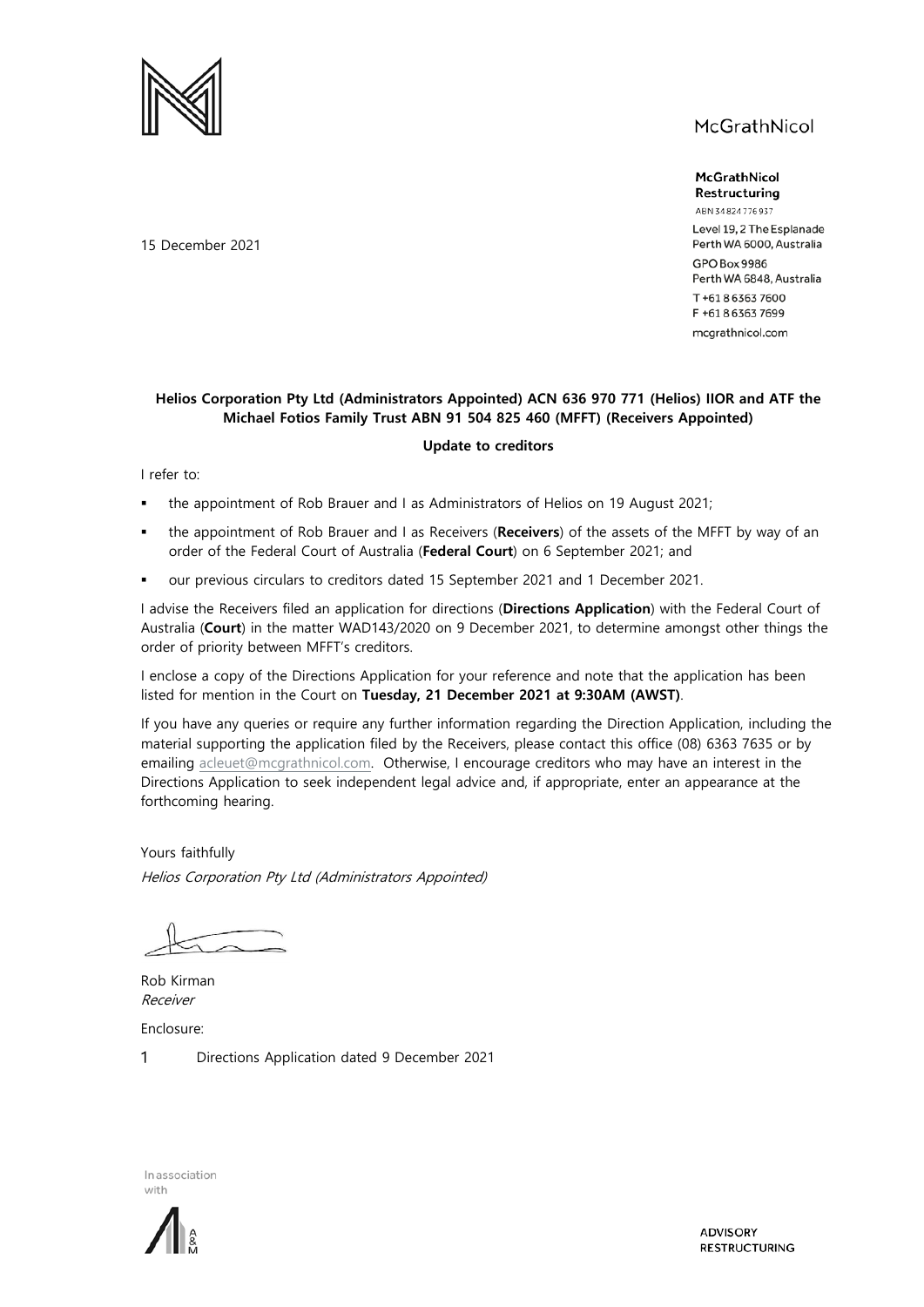## **NOTICE OF FILING AND HEARING**

This document was lodged electronically in the FEDERAL COURT OF AUSTRALIA (FCA) on 9/12/2021 2:23:45 PM AWST and has been accepted for filing under the Court's Rules. Filing and hearing details follow and important additional information about these are set out below.

### **Filing and Hearing Details**

| Document Lodged:           | Interlocutory Application - Form $35$ - Rule $17.01(1)(a)$                                                                                                                      |
|----------------------------|---------------------------------------------------------------------------------------------------------------------------------------------------------------------------------|
| File Number:               | WAD143/2020                                                                                                                                                                     |
| File Title:                | IAN CHARLES FRANCIS AND JOANNE EMILY DUNN AS JOINT<br>AND SEVERAL TRUSTEES OF THE BANKRUPT ESTATE OF<br>MICHAEL GEORGE FOTIOS y HELIOS CORPORATION PTY LTD<br>(ACN 636 970 771) |
| Registry:                  | WESTERN AUSTRALIA REGISTRY - FEDERAL COURT OF<br><b>AUSTRALIA</b>                                                                                                               |
| Reason for Listing:        | To Be Advised                                                                                                                                                                   |
| Time and date for hearing: | To Be Advised                                                                                                                                                                   |
| Place:                     | To Be Advised                                                                                                                                                                   |



Dated: 9/12/2021 4:09:44 PM AWST Registrar

# Sia Logos

#### **Important Information**

As required by the Court's Rules, this Notice has been inserted as the first page of the document which has been accepted for electronic filing. It is now taken to be part of that document for the purposes of the proceeding in the Court and contains important information for all parties to that proceeding. It must be included in the document served on each of those parties.

The Reason for Listing shown above is descriptive and does not limit the issues that might be dealt with, or the orders that might be made, at the hearing.

The date and time of lodgment also shown above are the date and time that the document was received by the Court. Under the Court's Rules the date of filing of the document is the day it was lodged (if that is a business day for the Registry which accepts it and the document was received by 4.30 pm local time at that Registry) or otherwise the next working day for that Registry.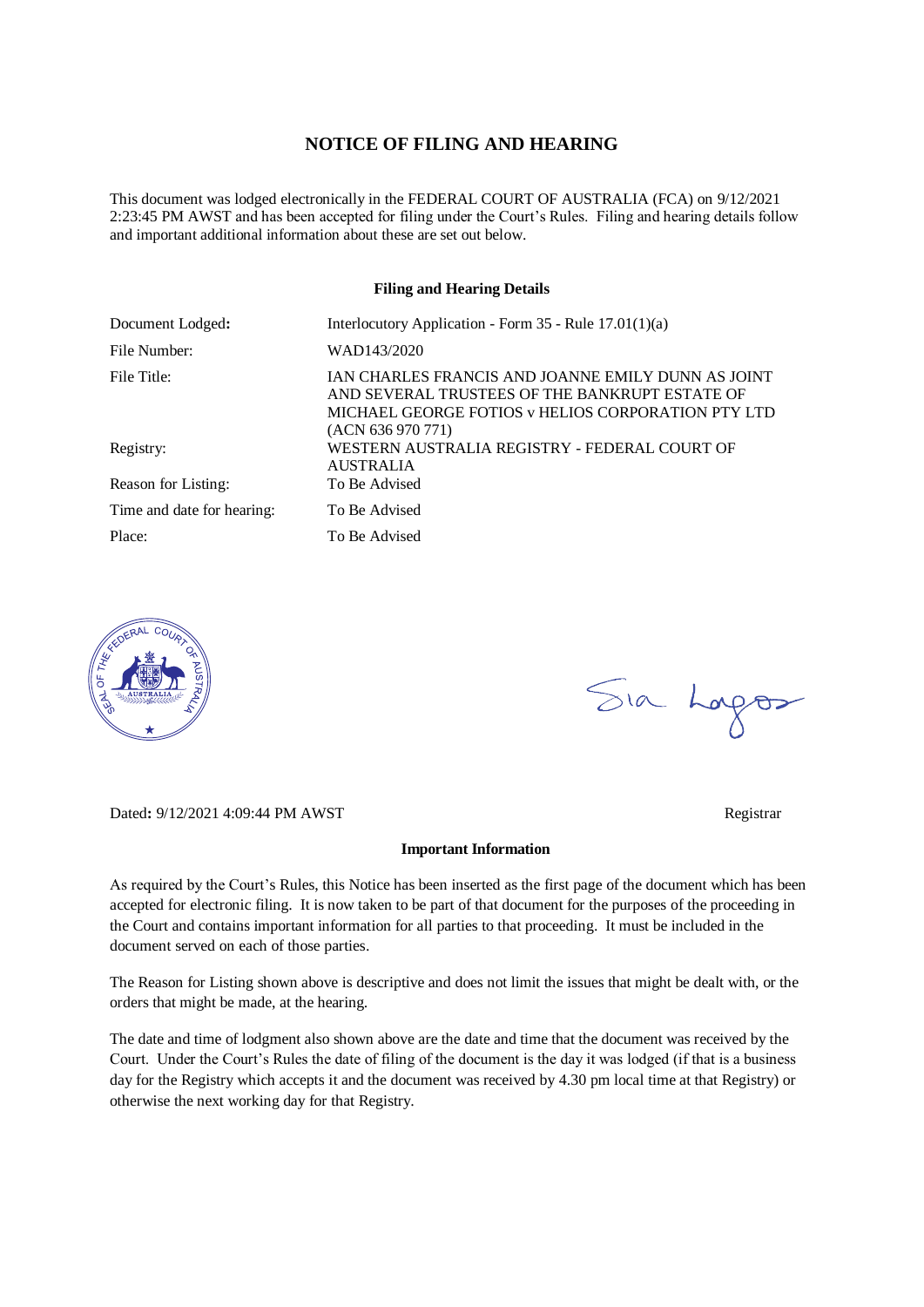Form B3 Rule 2.01, 2.02, 2.03, 6.05, 6.11, 6.16, 14.04, 14.08, 14.09

# Interim application



No. WAD 143 of 2020

Federal Court of Australia District Registry: WA Division: General

# In the matter of the bankrupt estate of Michael George Fotios

Ian Charles Francis and Joanne Emily Dunn as joint and several trustees of the bankrupt estate of Michael George Fotios

Applicants

## Helios Corporation Pty Ltd (ACN 636 970 771)

Respondent

| To:     | The Applicants<br>of C/- Lavan, Level 18, 1 William Street, Perth WA 6000                                                |
|---------|--------------------------------------------------------------------------------------------------------------------------|
|         | And to: The Respondent<br>of C/- Mendelawitz Morton Commercial Lawyers, L2, 20 Kings Park Road, West Perth WA 6005       |
| And to: | Thomas Donald Birch and Martin Bruce Jones<br>of C/- chew+matthews, L7, Exchange House, 68 St Georges Tce, Perth WA 6000 |

## **Application and Court hearing**

Robert Michael Kirman and Robert Conry Brauer (Receivers) as joint and several receivers of the Michael Fotios Family Trust (Family Trust) apply for the interim relief set out in this application.

The Court will hear this application, or make orders for the conduct of the proceeding, at the time, date and place shown in the Notice of Filing and Hearing attached. If you or your lawyer do not attend, then the Court may make orders in your absence.

## Interim orders sought

This application is made under section 92 of the Trustees Act 1962 (WA), section 90-15 of Schedule 2 of the Corporations Act 2001 (Cth) being the Insolvency Practice Schedule (Corporations), section 90-15 of Schedule 2 of the

| Filed on behalf of (name & role of party)       | The Receivers               |     |                              |
|-------------------------------------------------|-----------------------------|-----|------------------------------|
| Prepared by (name of person/lawyer)             | Christopher Pearce          |     |                              |
| Blackwall Legal LLP<br>Law firm (if applicable) |                             |     |                              |
| $(08)$ 6169 2500<br>Tel                         |                             | Fax | $(08)$ 6169 2501             |
| service@blackwall.legal<br>Email                |                             |     |                              |
| PO Box 8098<br>Address for service              |                             |     | Level 26, 140 St Georges Tce |
| (include state and postcode)                    | CLOISTERS SQUARE PO WA 6850 |     | PERTH WA 6000.               |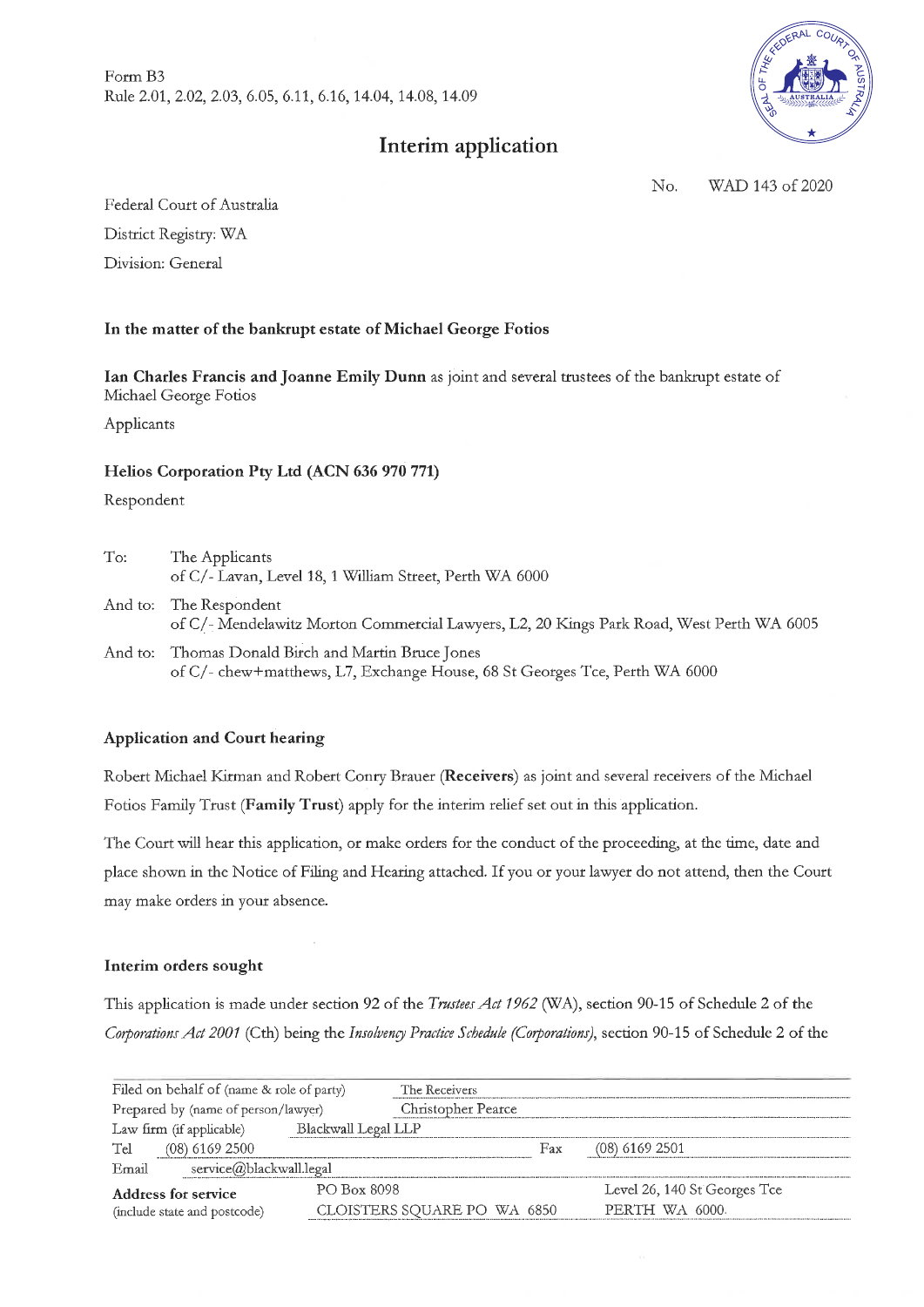Bankruptcy Act 1966 (Cth) being the Insolvency Practice Schedule (Bankruptcy) and the inherent equitable jurisdiction of this Honourable Court. The Receivers seek orders and directions to determine the order of priority of entitlement, as between the Applicants, the Respondent, Messrs Birch & Jones (Experts) and the Receivers, from proceeds of the assets of the Family Trust and other orders in the following terms.

- The Receivers will be justified if they treat the property of the Family Trust, and the rights of parties to  $\mathbf{1}$ . access that property, on the basis that it is subject to the following entitlements in order from highest priority to lowest:
	- The Experts are entitled to reasonable remuneration and reasonable costs and expenses properly  $\overline{a}$ . incurred in the performance of their duties and the exercise of their powers as Experts as contemplated by order 10 of the orders made by this Honourable Court in this proceeding on 30 November 2020, with such remuneration, costs and expenses (including the remuneration approved in order 3 of the orders made by this Honourable Court in this proceeding on 15 April 2021 (April Orders) and the remuneration, costs and expenses as may be approved pursuant to order 4 below) to be paid out of the assets of the Trust and secured by a firstranking lien in accordance with order 4 of the April Orders.
	- b. The Receivers are entitled, subject to any necessary approvals, to have recourse to the assets of the Family Trust for their reasonable costs, expenses and remuneration in respect of the work undertaken:
		- as external administrators of the Respondent and to render the assets of the Family Trust i. available to meet the claims against the trust assets; and
		- ii. in the course of their receivership,

up to any amount ordered by the Court, including without limitation under order 4 of the orders made by this Honourable Court in this proceeding on 6 September 2021 and under order 5 of these orders.

- The Applicants are entitled, subject to any necessary approvals, to their reasonable costs, c. expenses and remuneration in respect of the work undertaken in assisting the Receivers with their care, preservation and realisation of the property of the Family Trust, up to any amount ordered by the Court (including without limitation under order 6 of these orders), with such costs, expenses and remuneration to be paid out of the assets of the Family Trust and secured by a lien over the property of the Family Trust.
- The Applicants, as joint and several trustees of the bankrupt estate of Michael George Fotios d. (Bankrupt), are entitled, in the following order of priority, to rights of:
	- $\mathbf{i}$ . reimbursement for personal expenditure (by the Bankrupt or by the Applicants) to satisfy liabilities owed by the Bankrupt in his capacity as trustee of the Family Trust; and

 $\overline{2}$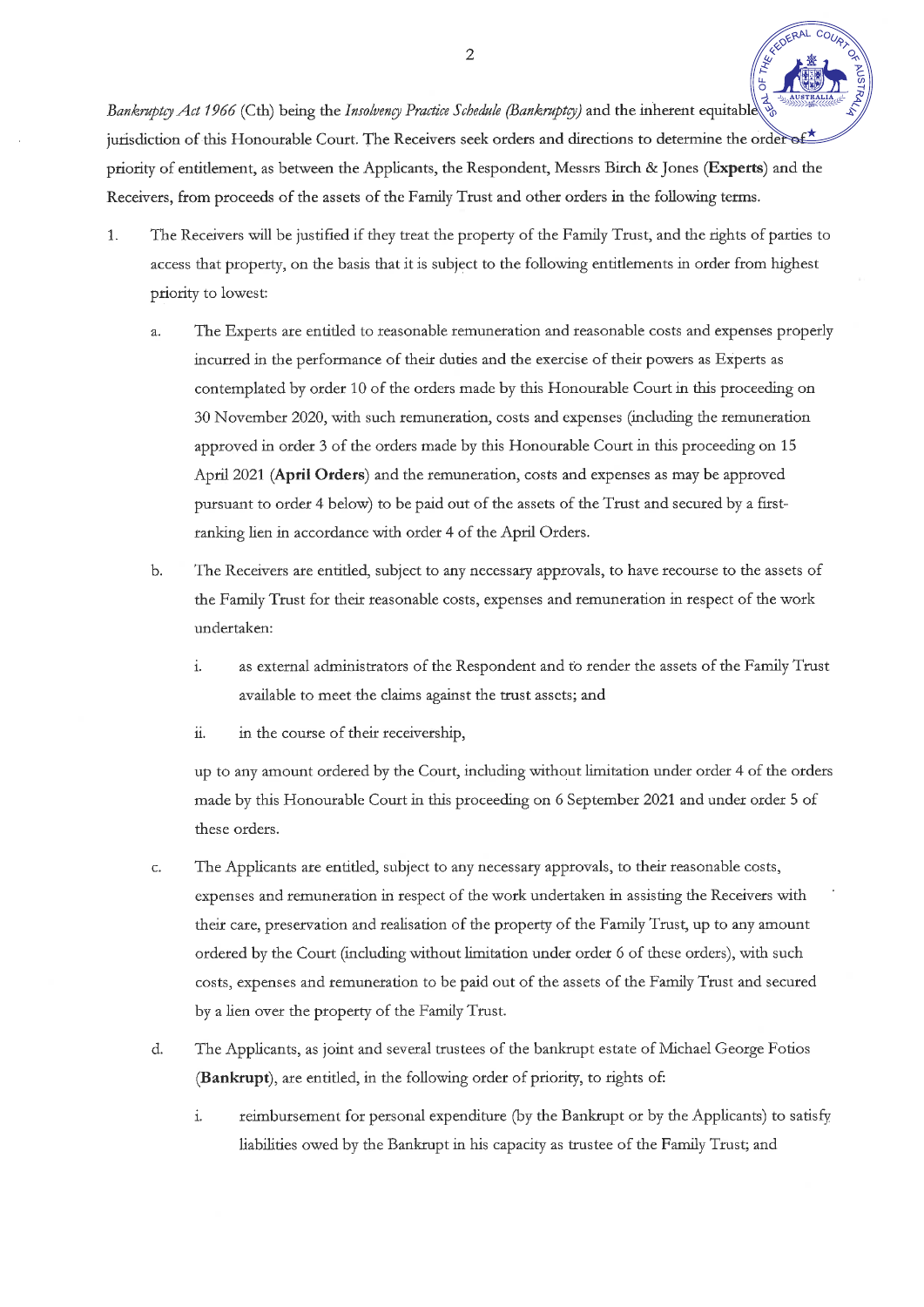

ii. exoneration for unsatisfied liabilities of the Bankrupt properly incurred in his capacity trustee.

(subject to the priorities established under the applicable statutory scheme, including under the Bankruptcy Act 1966 (Cth)), and each supported by an equitable lien or charge against the property of the Family Trust, and each subject to any obligations of the Bankrupt or Applicants which may decrease their entitlements.

- The Respondent is entitled, in the following order of priority, to rights of: e.
	- $\mathbf{i}$ . reimbursement for expenditure to satisfy liabilities owed in its capacity as trustee of the Family Trust; and
	- exoneration for unsatisfied liabilities of the Respondent properly incurred in its capacity ii. as trustee.

(subject to the priorities established under the applicable statutory scheme, including under the Corporations Act 2001 (Cth)), each supported by an equitable lien or charge against the property of the Family Trust, and each subject to any obligations of the Respondent which may decrease its entitlements.

- $\overline{2}$ . The Receivers will be justified if they treat the property of the Family Trust, and the rights of parties to access that property, on the basis that the following claims should be dealt with in the following manner:
	- $\overline{a}$ . In respect of any Unpaid Present Entitlement (as defined in the Experts' report annexed to the Affidavit of Thomas Donald Birch sworn 30 May 2021) ultimately established:
		- $\dot{1}$ those entitlements are debts claimable against the Bankrupt or of the Respondent (whichever was the trustee of the Family Trust at the time the Unpaid Present Entitlement arose);
		- ii. the Applicants and the Respondent are entitled to claim against the assets of the Family Trust by reason of their rights of exoneration referred to in orders 1.d.ii and e.ii above; and
		- iii. a holder of any Unpaid Present Entitlement is entitled to subrogate to the rights of the Applicants or the Respondent referred to at sub-order ii above and is entitled to an indemnity directly against the assets of the Family Trust.
	- $\mathbf b$ . If and to the extent that the matters pleaded in orders 13 to 18 of the Amended Statement of Claim filed 19 November 2020 are established, the proper characterisation of the rights arising is that:
		- $\rm i.$ any joint title in the Property (as defined in the Amended Statement of Claim) was severed on the Bankrupt's bankruptcy;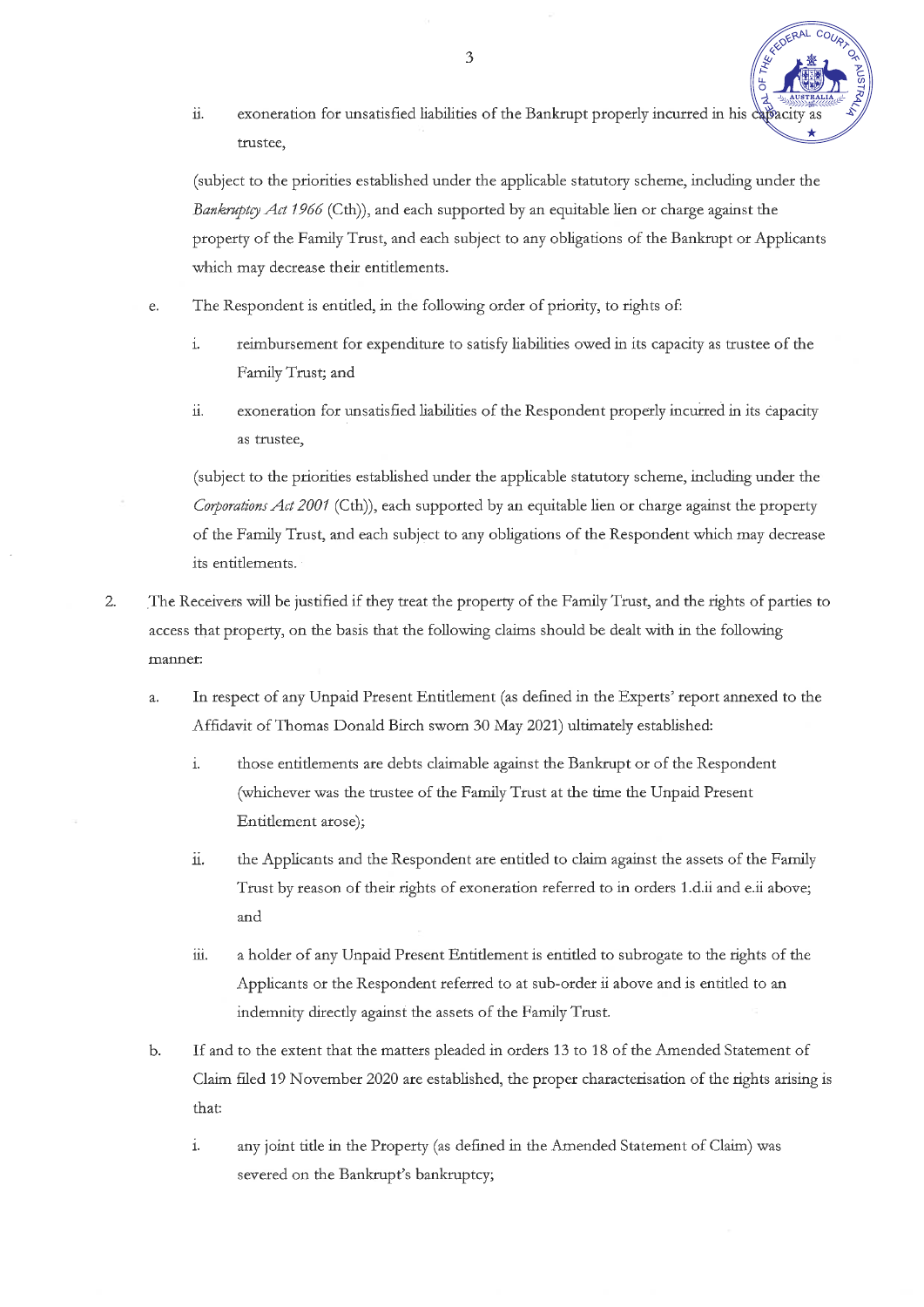the satisfaction of the debt to BOQ (as defined in the Amended Statement of dim)  $\ddot{\mathbf{1}}$ performed in part (\$267,380.75) by the Applicants on the Bankrupt's behalf and in part (\$267,380.75) by Renee Fotios (Ms Fotios);

**EDERAL** 

- iii. the Applicants are entitled to be reimbursed in respect of the amounts satisfied on the Bankrupt's behalf and the Applicants' claim for reimbursement ranks with the Applicants' claims for reimbursement under 1.d.i above;
- $iv.$ having satisfied a guaranteed debt, Ms Fotios is entitled to be subrogated to BOQ's entitlement against the Bankrupt as primary borrower and has a claim against the Bankrupt's estate in that amount;
- the Applicants are entitled to their right of exoneration against the property of the Family  $\overline{\mathbf{v}}$ . Trust in respect of that claim by Ms Fotios; and
- vi. Ms Fotios is entitled to subrogate (if she so wishes) to the rights of the Applicants referred to at suborder v above and is entitled to an indemnity directly against the assets of the Family Trust.
- Property of the Family Trust to which the Applicants or Respondent are entitled by way of c. reimbursement or exoneration as contemplated in orders 1.d and e above, or directly to any creditor seeking to be subrogated to the rights of the Applicants or Respondent, must be distributed in the priorities established under the applicable statutory schemes, including under the Bankruptcy Act 1966 (Cth) and the Corporations Act 2001 (Cth).
- $d.$ If and to the extent that Ms Fotios establishes a valid security interest under the Loan Deed executed between Ms Fotios and the Respondent on or about 9 August 2021, that security interest:
	- $\mathbf{i}$ . ranks below the interests referred to at orders 1.a, b, c and d above; and
	- ii. is enforceable against the Respondent and ranks in priority as a secured claim against the Respondent and any assets to which the Respondent is entitled under its right of indemnity referred to at order 1.e above.
- Further or in the alternative to orders 1 and 2, such other orders in respect of the appropriate 3. entitlements against property of the Family Trust and priority of those entitlements as the Court thinks fit.
- 4. The Experts':
	- reasonable additional remuneration of \$198,814 plus GST and expenses of \$12,236 plus GST a. for the period between 10 April 2021 and 4 June 2021; and
	- b. reasonable additional remuneration of \$1,000 plus GST and expenses of \$3,500 plus GST for the period between 5 June 2021 and the date of the hearing of this Application,

 $\overline{4}$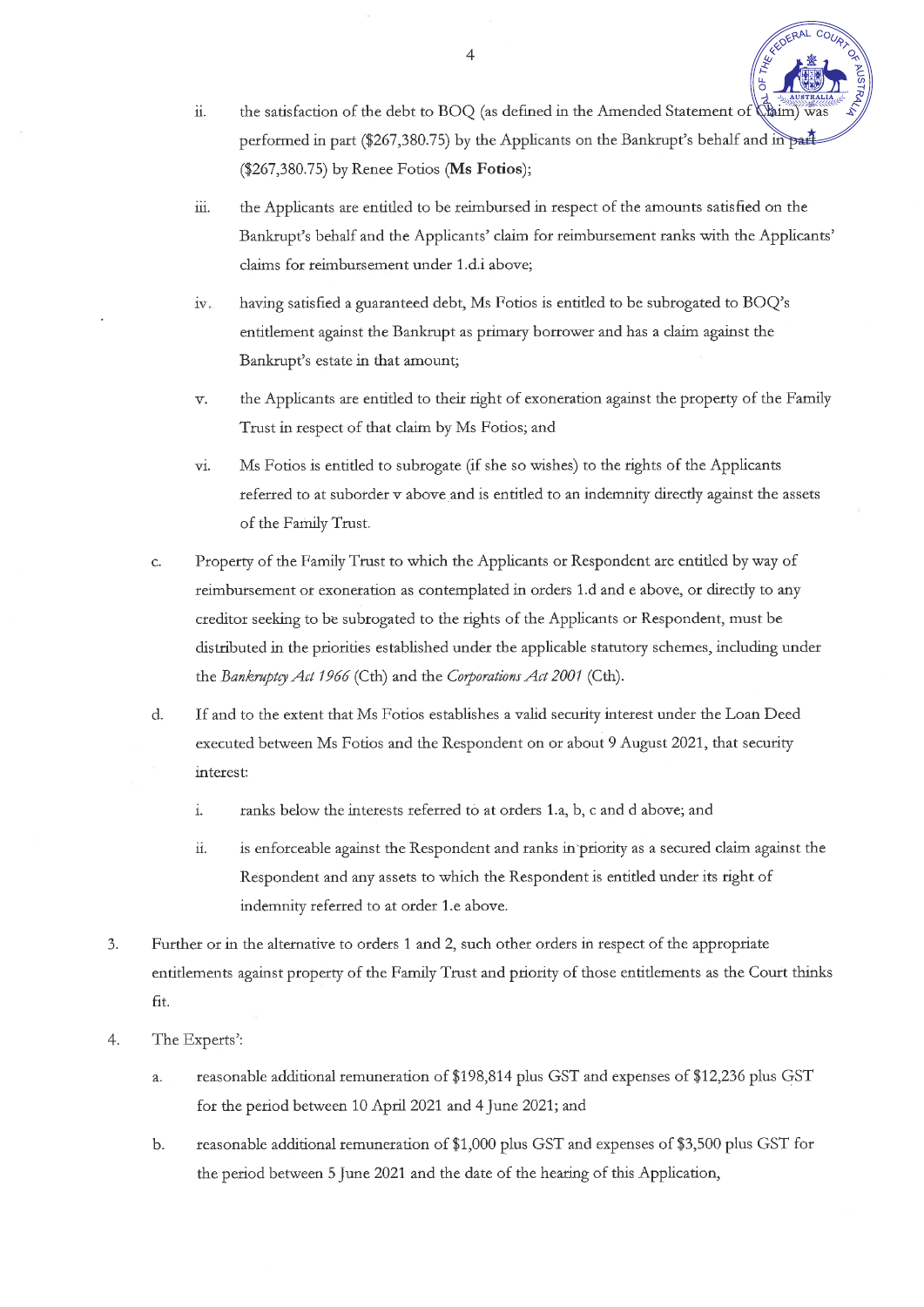

be approved.

- 5. The maximum amount of the Receivers' entitlement set by this Honourable Court in order 4 of the orders made by this Honourable Court in this proceeding on 6 September 2021 be increased to \$450,000.
- 6. Until further order, the maximum amount to which the Applicants are entitled under order 1.c above is \$100,000.
- In addition to the powers granted to the Receivers under order 2 of the orders made by this 7. Honourable Court in this proceeding on 24 September 2021, and without limiting any existing powers, the Receivers shall have the following powers:
	- to apply the assets of the Family Trust in satisfaction of the rights of the Experts and the a. Receivers under orders 1.a and b above;
	- to agree or make any compromise with the Applicants as to the amount of the Applicants'  $<sub>b</sub>$ .</sub> entitlement referred to in order 1.c and d above;
	- to agree or make any compromise with any creditor of the Applicants who seeks to be  $\mathsf{C}$ . subrogated to the Applicants' entitlements against the property of the Family Trust referred to in order 1.d above;
	- $d$ . subject to such an agreement or compromise being made with the Applicants and any creditor who seeks to be subrogated to the Applicants' entitlements, to apply the assets of the Family Trust in satisfaction of the entitlements of the Applicants under order 1.c and d above;
	- to agree or make any compromise with the Respondent as to the amount of the Respondent's e. entitlement referred to in order 1.e above;
	- f. to agree or make any compromise with any creditor of the Respondent who seeks to be subrogated to the Respondent's entitlements against the property of the Family Trust referred to in order 1.e above; and
	- subject to such an agreement or compromise being made with the Applicants and the  $g.$ Respondent, and any creditor who seeks to be subrogated to the Applicants' and Respondent's entitlements, to apply the assets of the Family Trust in satisfaction of the entitlements of the Respondent under order 1.e above.
- Any person affected by these orders (including without limitation the Receivers, the Experts, and any 8. party) have liberty to apply.
- The Receivers' costs of this interim application be costs of the Receivership and be paid out of the 9. assets of the Trust.